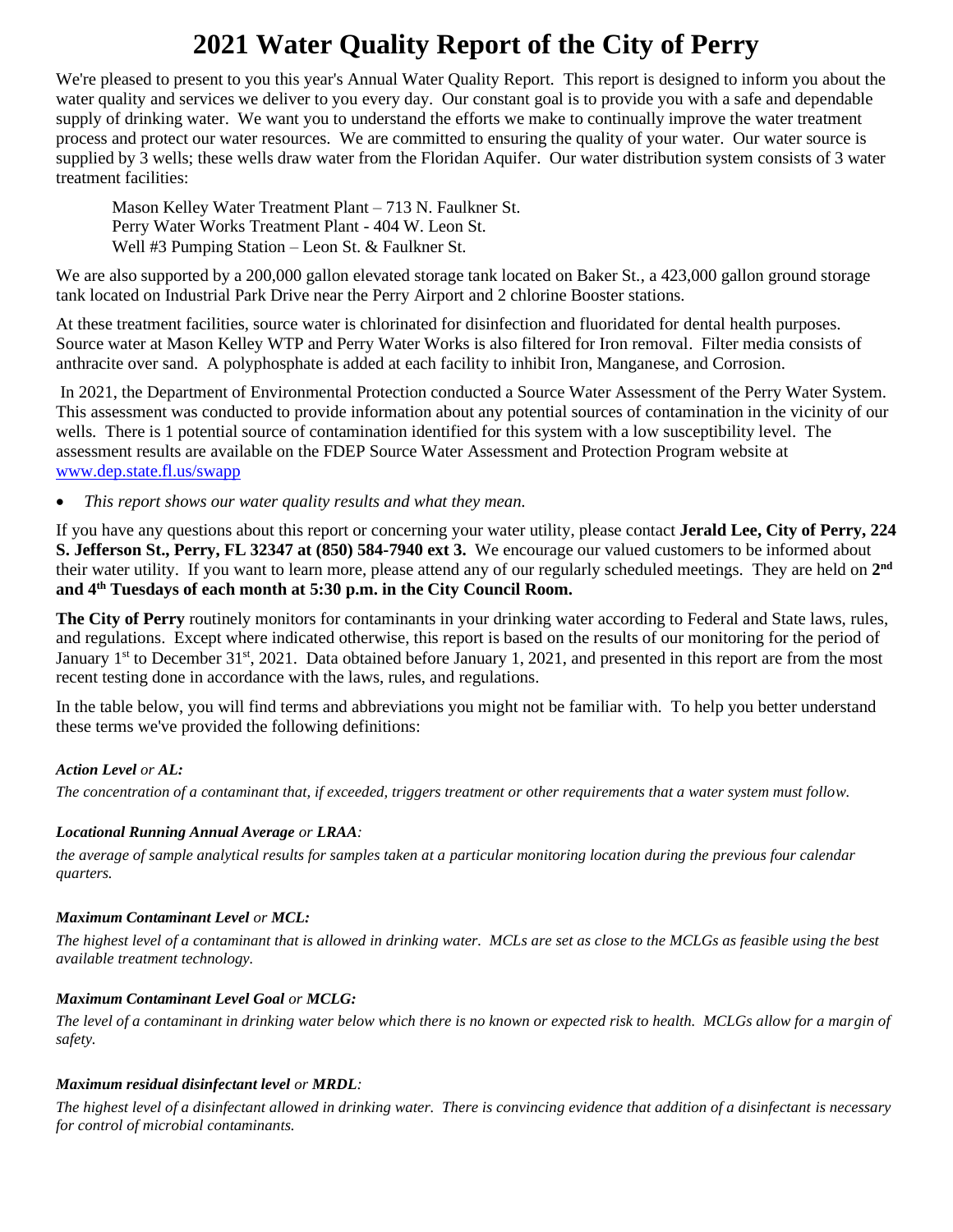#### *Maximum residual disinfectant level goal or MRDLG:*

*The level of a drinking water disinfectant below which there is no known or expected risk to health. MRDLGs do not reflect the benefits of the use of disinfectants to control microbial contaminants.*

#### *ND:*

*means not detected, and indicates that the substance was not found by laboratory analysis.*

#### *Parts per million (ppm) or Milligrams per liter (mg/l):*

*One part by weight of analyte to 1 million parts by weight of the water sample.* 

#### *Parts per billion (ppb) or Micrograms per liter (* $\mu$ *g/l):*

*One part by weight of analyte to 1 billion parts by weight of the water sample.*

| <b>Radioactive Contaminants</b>                         |                                   |                                |                          |                            |             |            |                                       |  |  |  |  |
|---------------------------------------------------------|-----------------------------------|--------------------------------|--------------------------|----------------------------|-------------|------------|---------------------------------------|--|--|--|--|
| <b>Contaminant and</b><br>Unit of<br><b>Measurement</b> | Dates of<br>sampling<br>(mo./vr.) | <b>MCL</b><br>Violation<br>Y/N | Level<br><b>Detected</b> | Range of<br><b>Results</b> | <b>MCLG</b> | <b>MCL</b> | <b>Likely Source of Contamination</b> |  |  |  |  |
| Alpha emitters<br>(pCi/L)                               | 06/2017                           | N                              | 2.2                      | N/A                        |             | 15         | Erosion of natural deposits           |  |  |  |  |
| Radium 226<br>(pCi/L)                                   | 06/2017                           | N                              | 0.7                      | N/A                        |             |            | Erosion of natural deposits           |  |  |  |  |

| <b>Inorganic Contaminants</b>                           |                                   |                                       |                          |                                   |                |                |                                                                                                                                                                         |  |  |  |  |
|---------------------------------------------------------|-----------------------------------|---------------------------------------|--------------------------|-----------------------------------|----------------|----------------|-------------------------------------------------------------------------------------------------------------------------------------------------------------------------|--|--|--|--|
| <b>Contaminant and</b><br>Unit of<br><b>Measurement</b> | Dates of<br>sampling<br>(mo./yr.) | <b>MCL</b><br><b>Violation</b><br>Y/N | Level<br><b>Detected</b> | <b>Range of</b><br><b>Results</b> | <b>MCLG</b>    | <b>MCL</b>     | <b>Likely Source of Contamination</b>                                                                                                                                   |  |  |  |  |
| Arsenic (ppb)                                           | 12 / 2020                         | N                                     | 0.0012                   | N/A                               | $\Omega$       | 10             | Erosion of natural deposits; runoff from<br>orchards; runoff from glass and electronics<br>production wastes                                                            |  |  |  |  |
| Barium                                                  | 12/2020                           | N                                     | 0.0125                   | $0.0066 - 0.0125$                 | $\overline{2}$ | $\overline{c}$ | Discharge of drilling wastes; discharge from<br>metal refineries; erosion of natural deposits                                                                           |  |  |  |  |
| Chromium                                                | 12/2020                           | N                                     | 0.0612                   | N/A                               | 100            | 100            | Discharge from steel and pulp mills; erosion<br>of natural deposits                                                                                                     |  |  |  |  |
| Fluoride                                                | 12/2020                           | N                                     | 0.446                    | N/A                               | 4              | 4.0            | Erosion of natural deposits; discharge from<br>fertilizer and aluminum factories. Water<br>additive which promotes strong teeth when at<br>the optimum level of 0.7 ppm |  |  |  |  |
| Lead (point of<br>$entry)$ (ppb)                        | 12/2020                           | N                                     | 0.0013                   | N/A                               | $\Omega$       | 15             | Residue from man-made pollution such as<br>auto emissions and paint; lead pipe, casing,<br>and solder                                                                   |  |  |  |  |
| Nickel (ppb)                                            | 12/2020                           | N                                     | 0.0018                   | N/A                               | N/A            | 100            | Pollution from mining and refining<br>operations. Natural occurrence in soil                                                                                            |  |  |  |  |
| Nitrate (as<br>Nitrogen) (ppm)                          | 2/2020<br>12/2020                 | N                                     | 0.303                    | $0.0466 - 0.303$                  | 10             | 10             | Runoff from fertilizer use; leaching from<br>septic tanks, sewage; erosion of natural<br>deposits                                                                       |  |  |  |  |
| Sodium (ppm)                                            | 12/2020                           | N                                     | 4.7                      | $3.41 - 4.7$                      | N/A            | 160            | Salt water intrusion, leaching from soil                                                                                                                                |  |  |  |  |

| <b>Stage 1 Disinfectants and Disinfection By-Products</b>        |                                   |                                           |                          |                            |                                |                              |                                                 |  |  |
|------------------------------------------------------------------|-----------------------------------|-------------------------------------------|--------------------------|----------------------------|--------------------------------|------------------------------|-------------------------------------------------|--|--|
| Disinfectant or<br><b>Contaminant and Unit</b><br>of Measurement | Dates of<br>sampling<br>(mo./yr.) | MCL or<br><b>MRDL</b><br>Violation<br>Y/N | Level<br><b>Detected</b> | Range of<br><b>Results</b> | <b>MCLG</b> or<br><b>MRDLG</b> | <b>MCL</b> or<br><b>MRDL</b> | <b>Likely Source of</b><br><b>Contamination</b> |  |  |
| Chlorine (ppm)                                                   | $01/2021-$<br>12/2021             | N                                         | 1.15                     | $0.63 - 1.36$              | $MRDI.G = 4$                   | $MRDL = 4.0$                 | Water additive used to control<br>microbes      |  |  |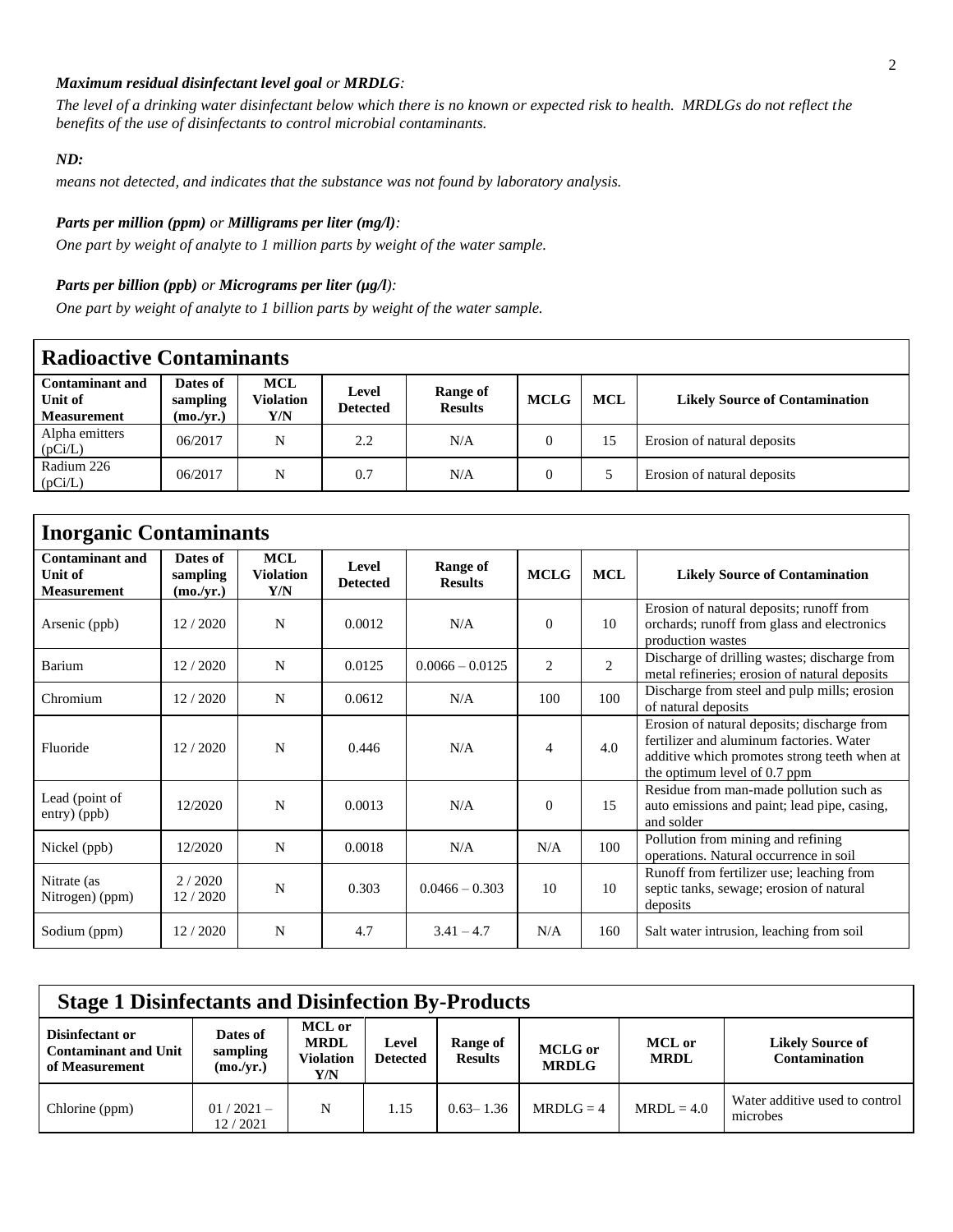# **Test Results Tables**

| <b>TTHM Monitoring Results (ppb)</b> | $1st$ quarter 2021 | $2nd$ quarter 2021 | $3rd$ quarter 2021 | $4th$ quarter 2021 |
|--------------------------------------|--------------------|--------------------|--------------------|--------------------|
| <b>Site 1 Quarterly Results</b>      | 97.70              | 57.20              | 61.90              | 67.80              |
| Site $1 - LRAA^*$                    | 72.43              | 70.53              | 70.93              | 71.15              |
| <b>Site 2 Ouarterly Results</b>      | 78.40              | 78.90              | 80.20              | 41.20              |
| Site $2 - LRAA^*$                    | 67.28              | 73.13              | 76.03              | 69.68              |

*One sample during 2021 (700 Charles Hendry Rd) had a Total Trihalomethanes result of 97.70 parts per billion (ppb), which exceeds the Maximum Contaminant Level (MCL) of 80 ppb. However, the system did not incur an MCL violation, because all annual average results at all sites were at or below the MCL.*

| <b>HAA5</b> Monitoring Results (ppb) | $1st$ quarter 2021 | $2nd$ quarter 2021 | $3rd$ quarter 2021 | $4th$ quarter 2021 |
|--------------------------------------|--------------------|--------------------|--------------------|--------------------|
| <b>Site 1 Quarterly Results</b>      | 56.40              | 97.30              | 42.70              | 30.60              |
| Site $1 - LRAA^*$                    | 51.15              | 63.93              | 57.63              | 56.75              |
| <b>Site 2 Quarterly Results</b>      | 70.00              | 102.00             | 80.30              | 18.70              |
| Site $2 - LRAA^*$                    | 70.63              | 86.05              | 73.63              | 67.75              |

*\*Reported LRAA for quarters 1-3 are based on results from previous quarters not reported on this table.*

| <b>Stage 2 Disinfection By-Products</b>                          |                                   |                                       |                            |                         |             |            |                                              |  |  |  |  |
|------------------------------------------------------------------|-----------------------------------|---------------------------------------|----------------------------|-------------------------|-------------|------------|----------------------------------------------|--|--|--|--|
| Disinfectant or<br><b>Contaminant and Unit</b><br>of Measurement | Dates of<br>sampling<br>(mo./yr.) | <b>MCL</b><br><b>Violation</b><br>Y/N | <b>Level Detected</b>      | <b>Range of Results</b> | <b>MCLG</b> | <b>MCL</b> | <b>Likely Source of</b><br>Contamination     |  |  |  |  |
| <b>Total Trihalomethanes</b><br>$[THM]$ (ppb)<br>Site 1          | $01/2021-$<br>12/2021             | N                                     | 97.70<br>(highest LRAA)    | 57.20-97.70             | <b>NA</b>   | $MCL = 80$ | By-product of drinking<br>water disinfection |  |  |  |  |
| Haloacetic Acids (five)<br>$(HAA5)$ (ppb)<br>Site 1              | $01/2021-$<br>12/2021             | Y                                     | $63.93$ (highest)<br>LRAA) | 30.60-97.30             | <b>NA</b>   | $MCL = 60$ | By-product of drinking<br>water disinfection |  |  |  |  |
| Haloacetic Acids (five)<br>$(HAA5)$ (ppb)<br>Site 2              | $01/2021-$<br>12/2021             | Y                                     | $86.05$ (highest)<br>LRAA) | 18.70-102.00            | <b>NA</b>   | $MCL = 60$ | By-product of drinking<br>water disinfection |  |  |  |  |

*We constantly monitor for various contaminants in the water supply to meet all regulatory requirements. Our water system was in violation of federal and state water quality standards for Haloacetic acids (five)(HAA5) in 2021. The levels of these contaminants are shown in the Test Results Table. Some people who drink water containing haloacetic acids in excess of the MCL over many years may have an increased risk of getting cancer. Our system has been working to correct this violation by installing permitted improvements to the drinking water treatment process at our facility.*

| <b>Lead and Copper (Tap Water)</b>     |                                   |                         |                              |                                              |             |                         |                                                                                                              |  |  |  |
|----------------------------------------|-----------------------------------|-------------------------|------------------------------|----------------------------------------------|-------------|-------------------------|--------------------------------------------------------------------------------------------------------------|--|--|--|
| Contaminant and<br>Unit of Measurement | Dates of<br>sampling<br>(mo./yr.) | AL.<br>Violation<br>Y/N | 90th<br>Percentile<br>Result | No. of sampling<br>sites exceeding<br>the AL | <b>MCLG</b> | AL<br>(Action<br>Level) | <b>Likely Source of Contamination</b>                                                                        |  |  |  |
| Copper (tap water)<br>(ppm)            | 09/2020                           | N                       | 0.248                        | $0$ of $20$                                  | 1.3         | 1.3                     | Corrosion of household plumbing systems;<br>erosion of natural deposits; leaching from<br>wood preservatives |  |  |  |
| Lead (tap water)<br>(ppb)              | 09/2020                           | N                       | 0.0022                       | $0$ of $20$                                  | $\Omega$    | 15                      | Corrosion of household plumbing systems,<br>erosion of natural deposits                                      |  |  |  |

If present, elevated levels of lead can cause serious health problems, especially for pregnant women and young children. Lead in drinking water is primarily from materials and components associated with service lines and home plumbing. The City of Perry is responsible for providing high quality drinking water, but cannot control the variety of materials used in plumbing components. When your water has been sitting for several hours, you can minimize the potential for lead exposure by flushing your tap for 30 seconds to 2 minutes before using water for drinking or cooking. If you are concerned about lead in your water, you may wish to have your water tested.